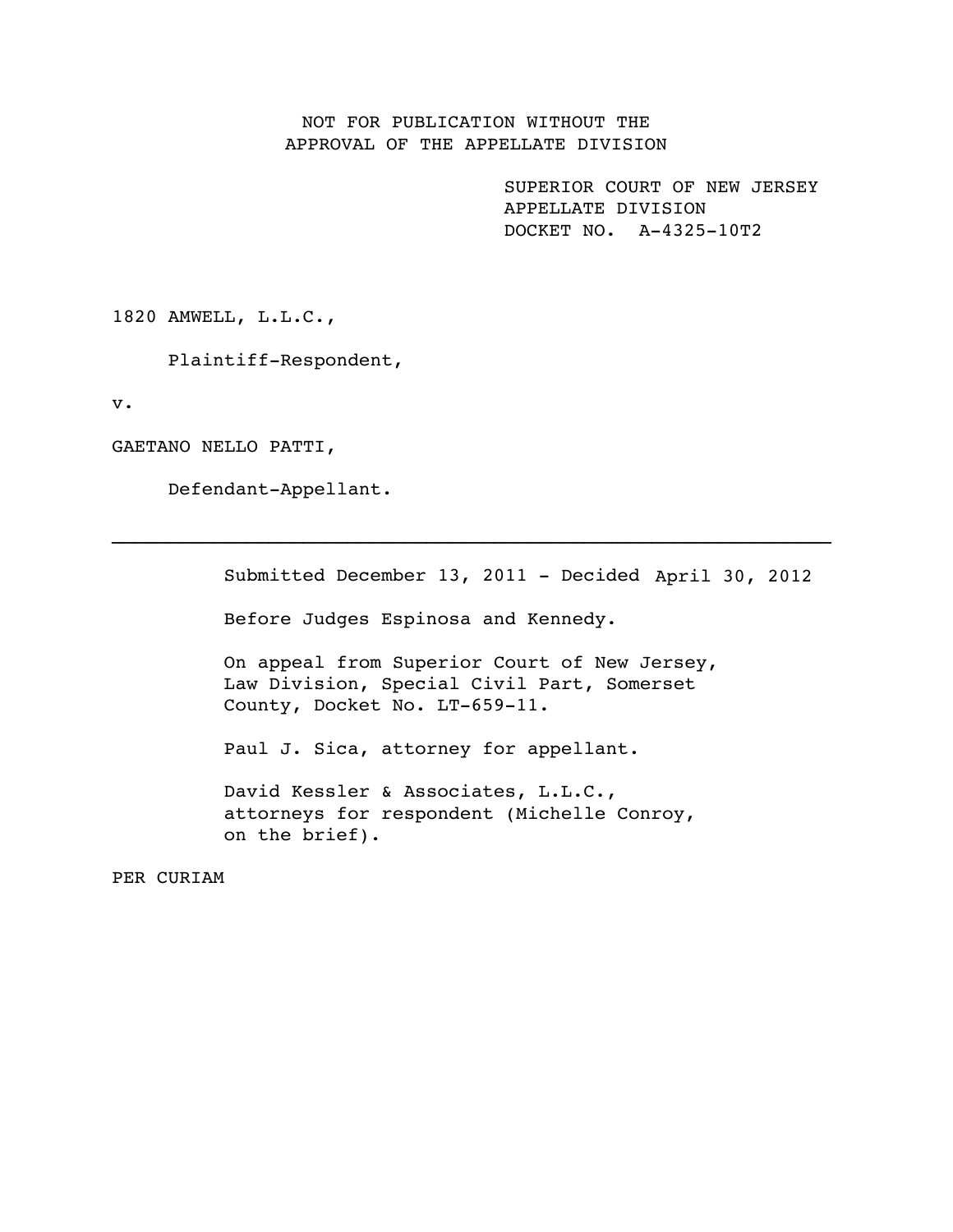Defendant Gaetano Nello Patti appeals from an order requiring him to pay \$14,400 in rent to respondent 1820 Amwell,  $L.L.C.$  (Amwell).<sup>1</sup> We affirm.

 Defendant tenant entered into a five-year lease with landlord Paolo Patti, for a house in Somerset. The term of the lease ran from January 1, 2008 to December 31, 2012. The monthly rental was \$1200, with a late charge of \$75 payable if payment was not made by the tenth of the month.

 On April 13, 2010, the property was sold at a sheriff's sale to Amwell for \$149,000. Although Amwell paid an initial deposit of 20% of the purchase price bid, it did not tender the balance of the purchase price until October 29, 2010. As a result of the delay, a motion to vacate the sheriff's sale was filed but was rendered moot when the balance was paid. The Sheriff's Deed was delivered to Amwell and recorded in the Somerset County Clerk's office on November 3, 2010.

 It is undisputed that defendant failed to pay any rent for the period from April 2010 through October 2010. Amwell filed a summary dispossess complaint against defendant for non-payment of rent pursuant to  $N.J.S.A.$  2A:18-61.1(a). After the parties stipulated to essential facts, one legal issue remained for

i<br>L

 $^1$  The parties represent that a judgment of possession was entered but one has not been included in the appendix.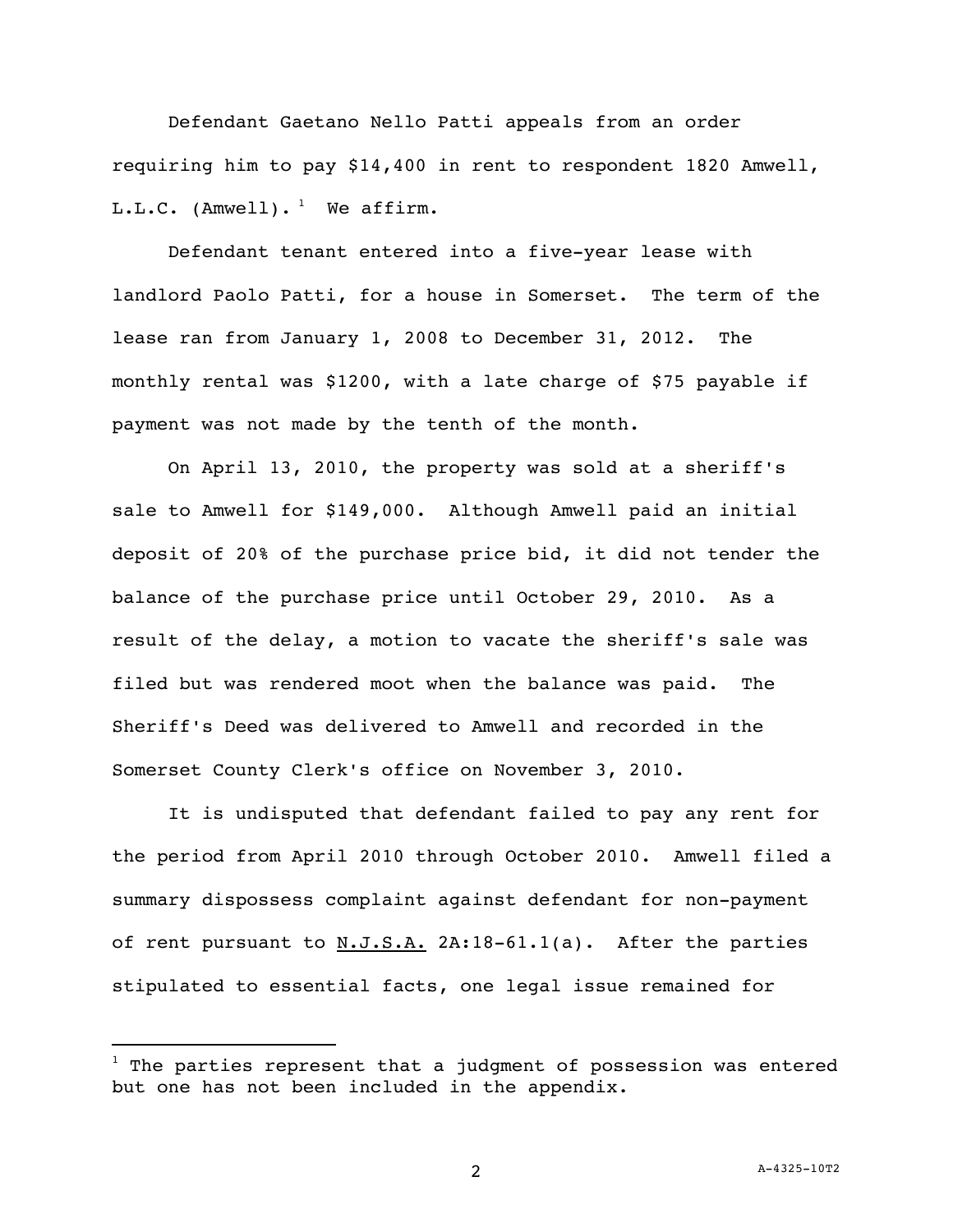disposition. Defendant argued that he had no obligation to pay rent to Amwell until the sale was consummated and the sheriff's deed was obtained. Amwell argued that upon delivery of the sheriff's deed, it was vested with a fixed and legal right to the rent, retroactive to the date of the sheriff's sale.

The trial court agreed with Amwell's position, and ordered defendant to pay \$14,400 for the unpaid rent, with \$6,000 to be paid that day and the balance to be paid by May 6, 2011. In his appeal, defendant argues that the successful bidder at a sheriff's sale is not entitled to possession or rent until the full purchase price is paid and the deed is delivered. However, as the successful bidder, Amwell stood in the position of an equitable and beneficial owner who succeeded to the right to receive the benefits of that ownership once the deed was delivered.

> [T]he doctrine of equitable conversion applies to foreclosure sales. . . . Simply stated, the resulting rule is that the purchaser is the equitable owner, and the vendor retains the legal title to the land "only as a trustee for the vendee, who becomes the equitable and beneficial owner . . . ."

> [Midfirst Bank v. Graves, 399 N.J. Super. 228, 233 (Ch. Div. 2007) (quoting Cropper v. Brown, 76 N.J.Eq. 406, 422 (Ch. 1909)).]

Any increase or decrease in the value of the property during the period between successful bid and delivery of the deed inures to

3 A-4325-10T2